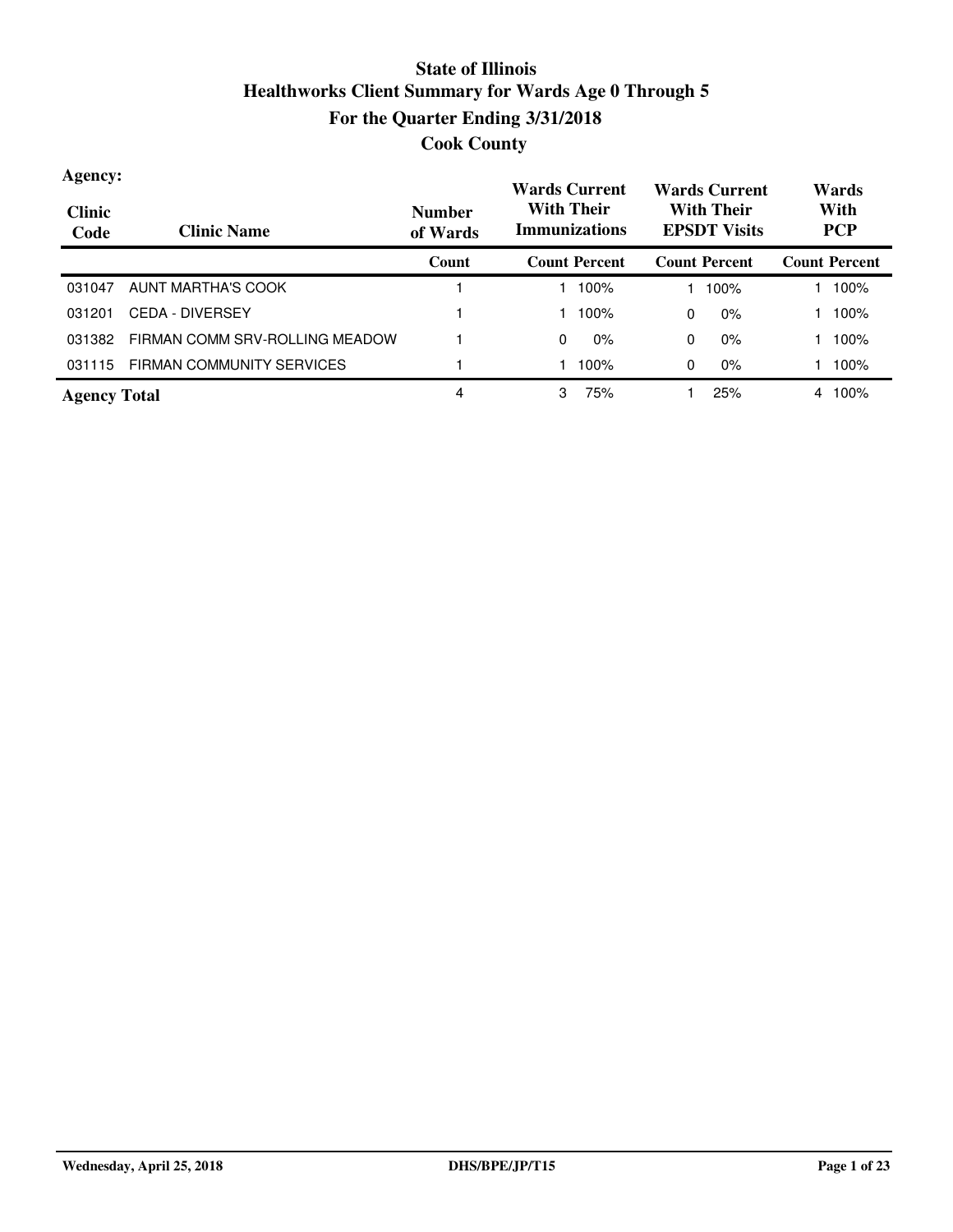| <b>Cook County</b> |
|--------------------|
|--------------------|

|                       | <b>Agency: HEALTHWORKS</b>           |                           | <b>Wards Current</b>                      |                      |                                          | <b>Wards Current</b> | Wards              |                      |  |
|-----------------------|--------------------------------------|---------------------------|-------------------------------------------|----------------------|------------------------------------------|----------------------|--------------------|----------------------|--|
| <b>Clinic</b><br>Code | <b>Clinic Name</b>                   | <b>Number</b><br>of Wards | <b>With Their</b><br><b>Immunizations</b> |                      | <b>With Their</b><br><b>EPSDT</b> Visits |                      | With<br><b>PCP</b> |                      |  |
|                       |                                      | Count                     |                                           | <b>Count Percent</b> |                                          | <b>Count Percent</b> |                    | <b>Count Percent</b> |  |
| 031191                | CDPH - AUBURN GRESHAM                | 3                         |                                           | 3 100%               | 3                                        | 100%                 |                    | 3 100%               |  |
| 031028                | CDPH - ENGLEWOOD HC                  | 15                        | 15                                        | 100%                 | 11                                       | 73%                  | 14                 | 93%                  |  |
| 031017                | CDPH - LOWER WEST SIDE HC(WIC)       | 8                         |                                           | 88%                  | 8                                        | 100%                 | 8                  | 100%                 |  |
| 031018                | CDPH - WEST GARFIELD HC              | 33                        | 32                                        | 97%                  | 30                                       | 91%                  | 33                 | 100%                 |  |
| 031202                | CDPH - WOODLAWN OUTPOST              | 31                        | 28                                        | 90%                  | 26                                       | 84%                  | 31                 | 100%                 |  |
| 031001                | CDPH UPTOWN NEIGHBOR HC              | 15                        | 14                                        | 93%                  | 14                                       | 93%                  | 15                 | 100%                 |  |
| 031137                | <b>HUMAN RESOURCES DEV INSTITUTE</b> | 352                       | 297                                       | 84%                  | 252                                      | 72%                  | 350                | 99%                  |  |
| 031093                | SINAI CI-KLING                       | 2                         | 2                                         | 100%                 | $\mathbf{0}$                             | 0%                   | $\overline{2}$     | 100%                 |  |
| 031121                | SINAI-S.KEDZIE/CDPH-WESTSIDEHP       | 414                       | 363                                       | 88%                  | 356                                      | 86%                  | 406                | 98%                  |  |
| 031380                | <b>WES HEALTH SYSTEM</b>             | 161                       | 134                                       | 83%                  | 103                                      | 64%                  | 153                | 95%                  |  |
| <b>Agency Total</b>   |                                      | 1034                      | 895                                       | 87%                  | 803                                      | 78%                  | 1015               | 98%                  |  |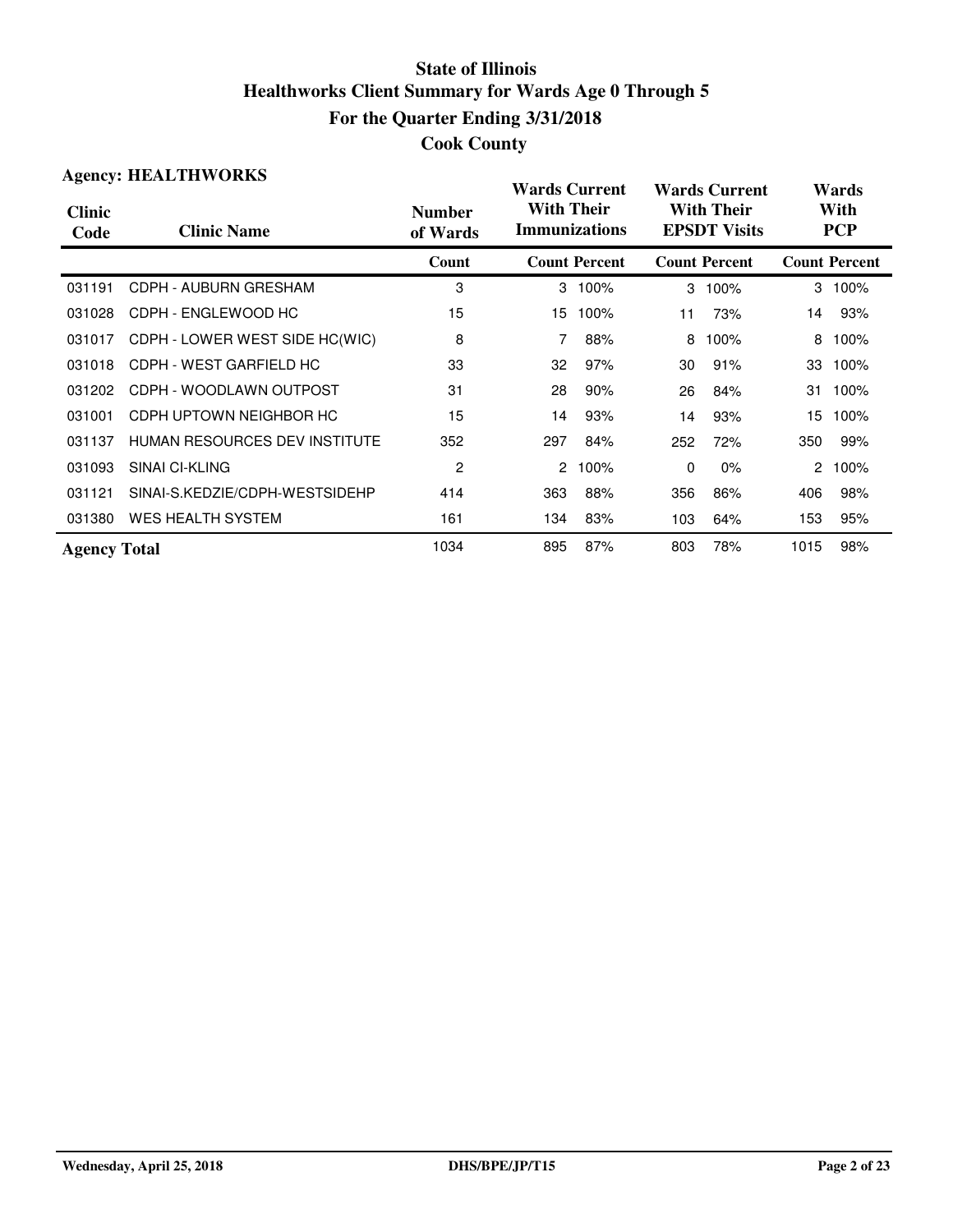**Cook County**

| <b>Agency: HEALTHWORKS</b> |                    |                           | <b>Wards Current</b>                      | <b>Wards Current</b>                     | Wards                |  |
|----------------------------|--------------------|---------------------------|-------------------------------------------|------------------------------------------|----------------------|--|
| <b>Clinic</b><br>Code      | <b>Clinic Name</b> | <b>Number</b><br>of Wards | <b>With Their</b><br><b>Immunizations</b> | <b>With Their</b><br><b>EPSDT</b> Visits | With<br><b>PCP</b>   |  |
|                            |                    | Count                     | <b>Count Percent</b>                      | <b>Count Percent</b>                     | <b>Count Percent</b> |  |
| <b>Cook County Total</b>   |                    | 1038                      | 87%<br>898                                | 77%<br>804                               | 98%<br>1019          |  |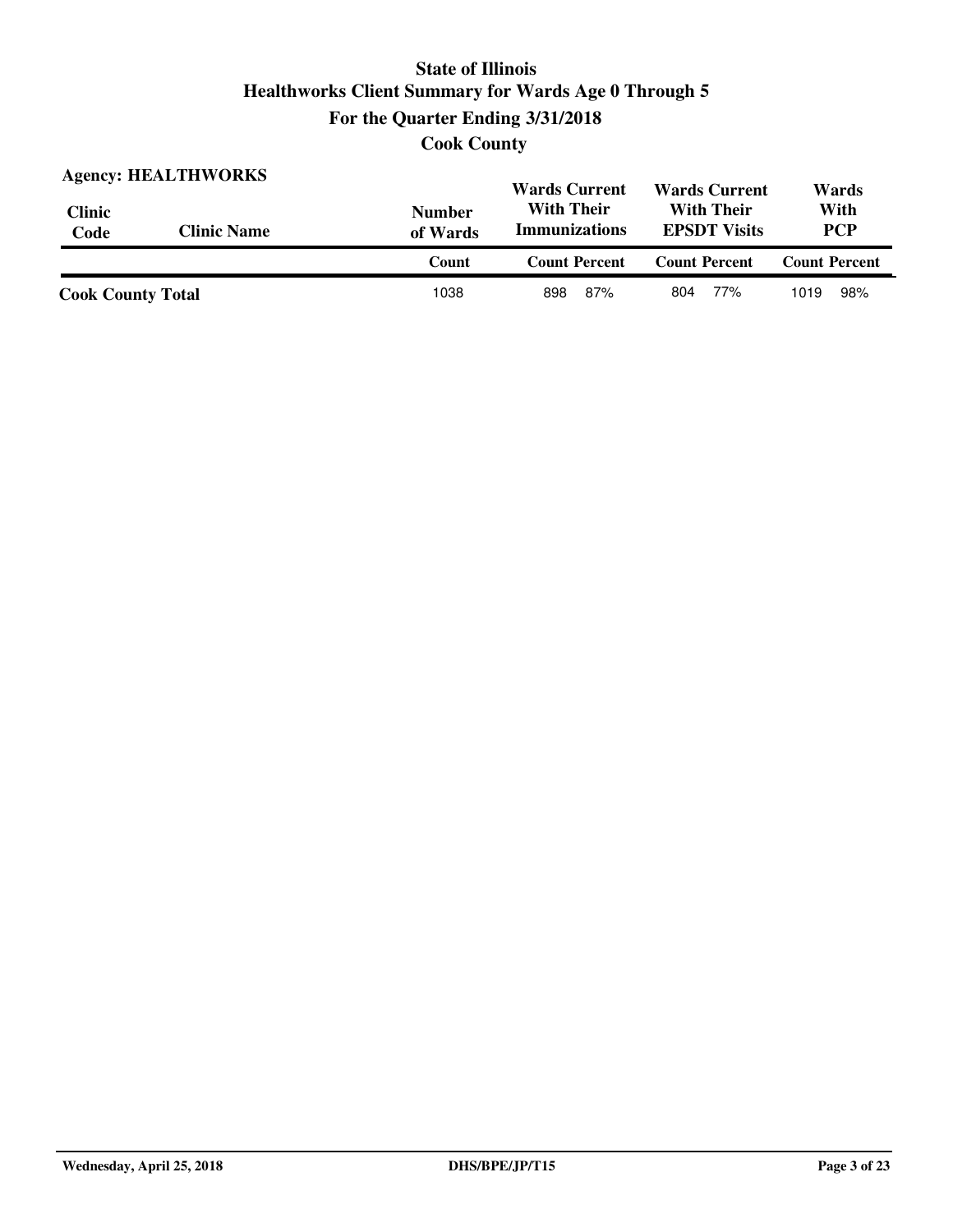| <b>Agency: ADAMS CHD</b> |                     |                           | <b>Wards Current</b>                                                                  |                      | <b>Wards Current</b> |                      | Wards |                      |
|--------------------------|---------------------|---------------------------|---------------------------------------------------------------------------------------|----------------------|----------------------|----------------------|-------|----------------------|
| <b>Clinic</b><br>Code    | <b>Clinic Name</b>  | <b>Number</b><br>of Wards | <b>With Their</b><br><b>With Their</b><br><b>Immunizations</b><br><b>EPSDT Visits</b> |                      |                      | With<br><b>PCP</b>   |       |                      |
|                          |                     | Count                     |                                                                                       | <b>Count Percent</b> |                      | <b>Count Percent</b> |       | <b>Count Percent</b> |
| 001001                   | ADAMS CHD           | 79                        | 79                                                                                    | 100%                 | 79                   | 100%                 | 79    | 100%                 |
| 061001                   | <b>GREENE CHD</b>   | 15                        | 15                                                                                    | 100%                 | 14                   | 93%                  | 15    | 100%                 |
| 083005                   | <b>JERSEY CHD</b>   | 30                        | 29                                                                                    | 97%                  | 28                   | 93%                  | 30    | 100%                 |
| 149001                   | PIKE CHD            | 13                        | 13                                                                                    | 100%                 | 11                   | 85%                  | 13    | 100%                 |
| 169002                   | <b>SCHUYLER CHD</b> | 5                         | 4                                                                                     | 80%                  | $\overline{2}$       | 40%                  | 5.    | 100%                 |
| <b>Agency Total</b>      |                     | 142                       | 140                                                                                   | 99%                  | 134                  | 94%                  | 142   | 100%                 |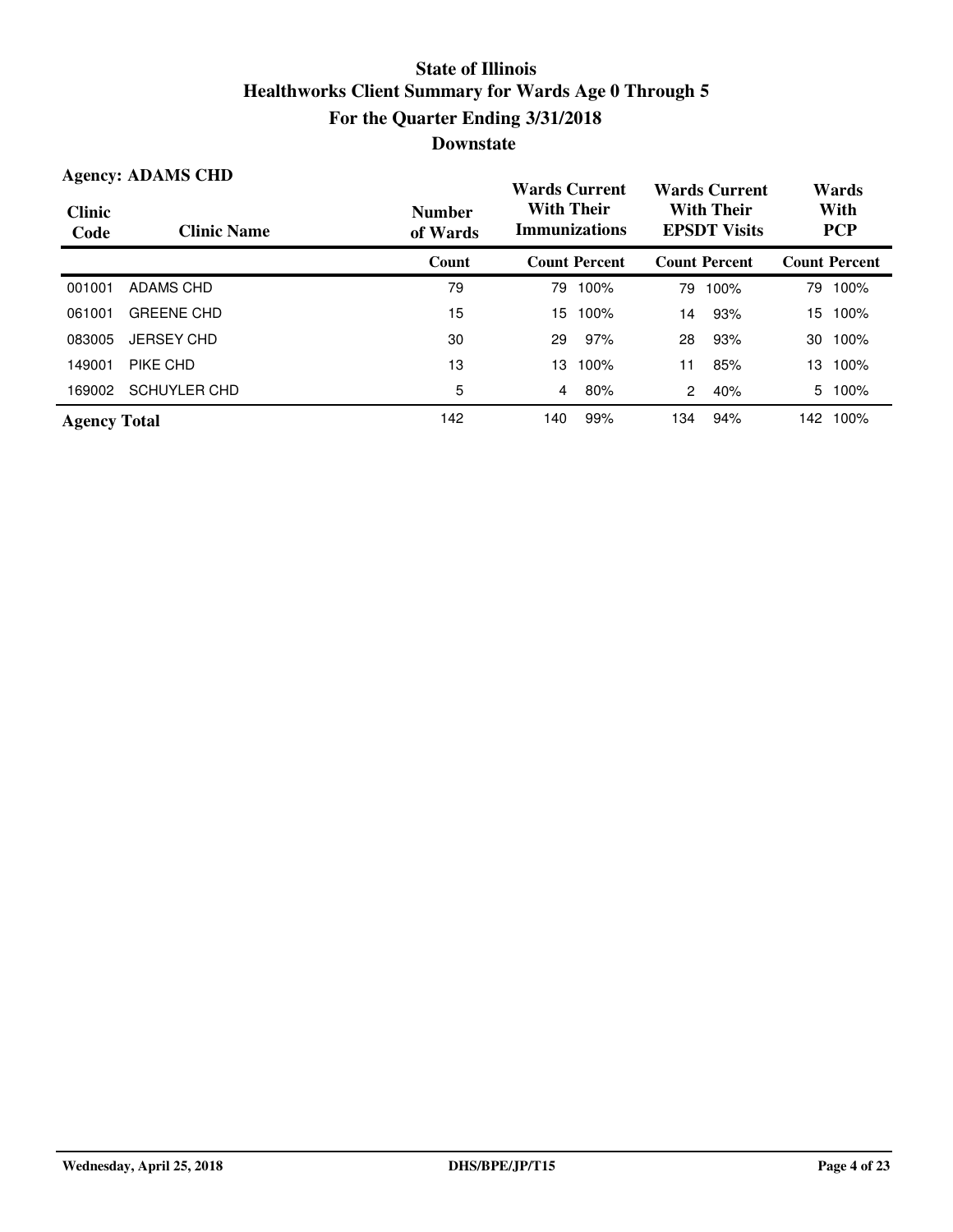|                       | <b>Agency: CHAMPAIGN-URBANA PHD</b> |                           | <b>Wards Current</b>                      |                      | <b>Wards Current</b>                     |                      | Wards              |                      |
|-----------------------|-------------------------------------|---------------------------|-------------------------------------------|----------------------|------------------------------------------|----------------------|--------------------|----------------------|
| <b>Clinic</b><br>Code | <b>Clinic Name</b>                  | <b>Number</b><br>of Wards | <b>With Their</b><br><b>Immunizations</b> |                      | <b>With Their</b><br><b>EPSDT</b> Visits |                      | With<br><b>PCP</b> |                      |
|                       |                                     | Count                     |                                           | <b>Count Percent</b> |                                          | <b>Count Percent</b> |                    | <b>Count Percent</b> |
| 019001                | CHAMPAIGN-URBANA PHD - CHAMPAI      | 118                       | 109                                       | 92%                  | 112                                      | 95%                  | 117                | 99%                  |
| 053001                | FORD CHD                            | 7                         |                                           | 100%                 |                                          | 100%                 |                    | 100%                 |
| 075001                | <b>IROQUOIS COUNTY</b>              | 10                        | 10                                        | 100%                 | 10                                       | 100%                 | 10                 | 100%                 |
| <b>Agency Total</b>   |                                     | 135                       | 126                                       | 93%                  | 129                                      | 96%                  | 134                | 99%                  |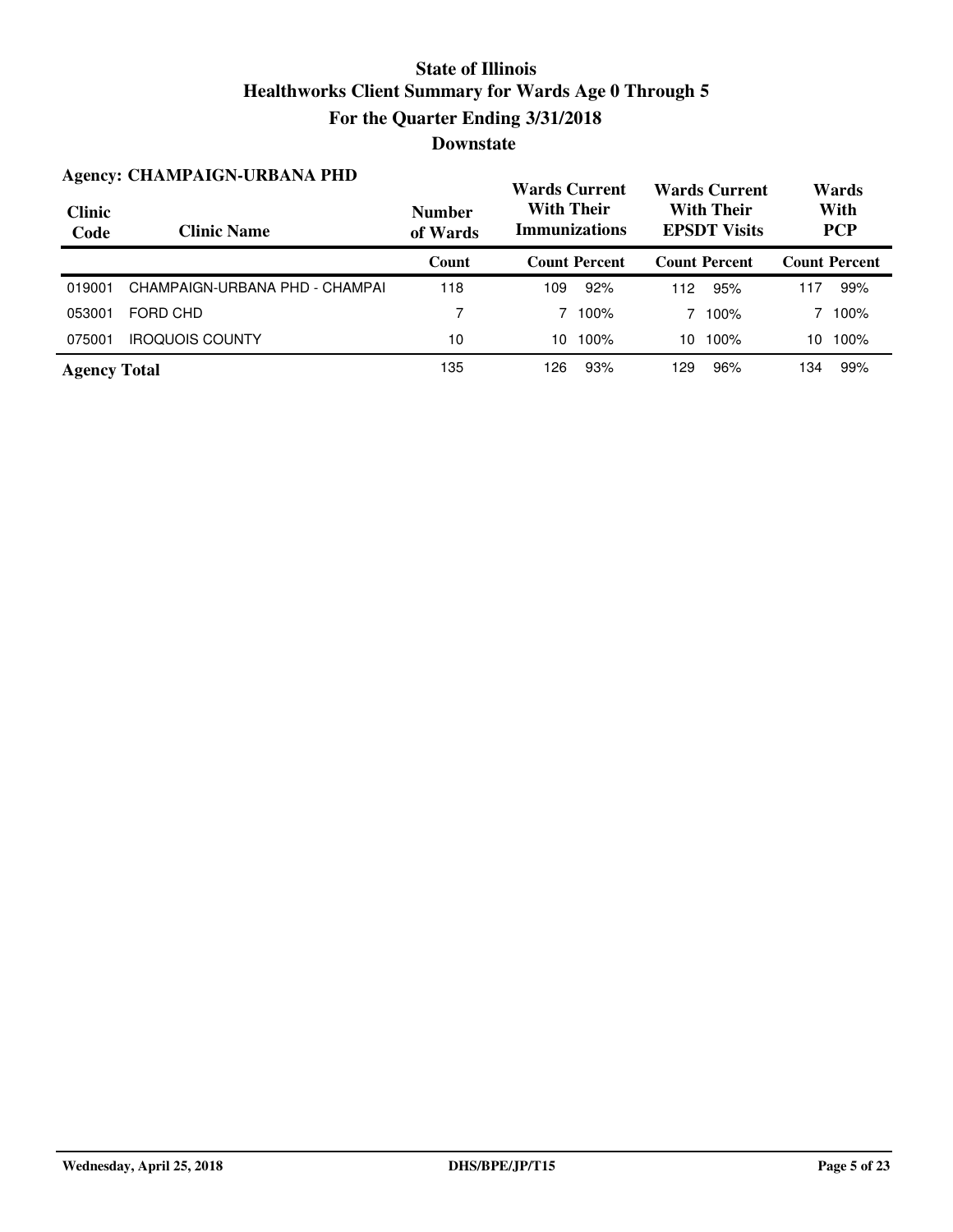#### **Wards Current With Their Immunizations Wards Current With Their EPSDT Visits Clinic Code Clinic Name Number of Wards Count Count Percent Count Percent Count Percent Agency: DUPAGE CHD Wards With PCP** 031047 AUNT MARTHA'S AURORA 80 68 85% 74 93% 80 100% 043002 DUPAGE CHD - WHEATON 115 115 100 102 89% 112 97% 115 100% 089040 GREATER ELGIN FAMILY CARE CNTR 1 100% 1 100% 0 0% 1 100% 093001 KENDALL COUNTY HEALTH & HUMAN 34 33 97% 32 94% 34 100% **Agency Total** 230 204 89% 218 95% 230 100%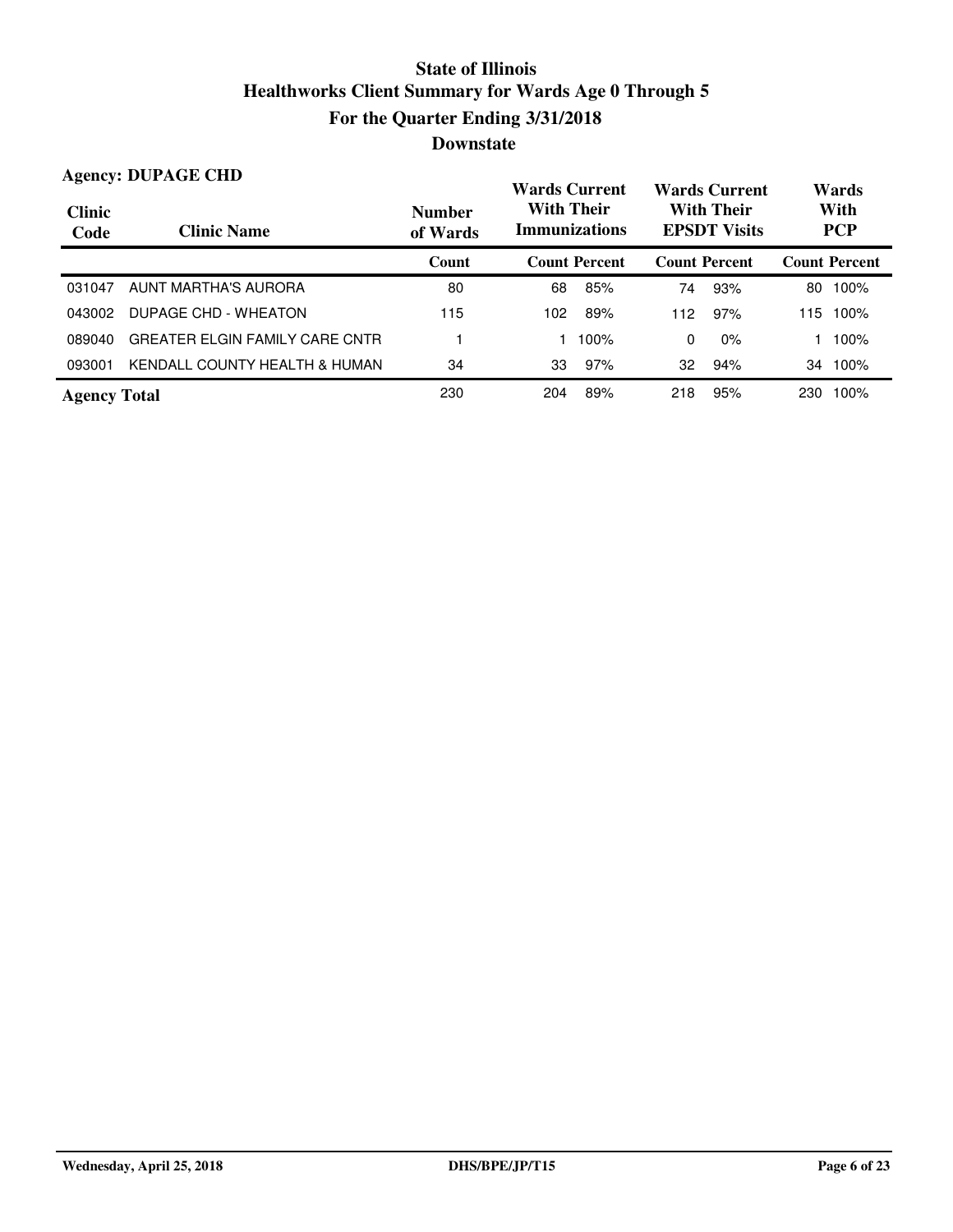|                       | <b>Agency: EFFINGHAM CHD</b> |                           | <b>Wards Current</b>                      |                      | <b>Wards Current</b>                     |                      | Wards              |                      |
|-----------------------|------------------------------|---------------------------|-------------------------------------------|----------------------|------------------------------------------|----------------------|--------------------|----------------------|
| <b>Clinic</b><br>Code | <b>Clinic Name</b>           | <b>Number</b><br>of Wards | <b>With Their</b><br><b>Immunizations</b> |                      | <b>With Their</b><br><b>EPSDT Visits</b> |                      | With<br><b>PCP</b> |                      |
|                       |                              | Count                     |                                           | <b>Count Percent</b> |                                          | <b>Count Percent</b> |                    | <b>Count Percent</b> |
| 025002                | <b>CLAY CHD</b>              | 5                         |                                           | 5 100%               | $\overline{4}$                           | 80%                  |                    | 5 100%               |
| 033001                | CRAWFORD CHD                 | 23                        | 23                                        | 100%                 | 19                                       | 83%                  | 23                 | 100%                 |
| 049001                | <b>EFFINGHAM CHD</b>         | 29                        | 26                                        | 90%                  | 28                                       | 97%                  | 29                 | 100%                 |
| 051077                | <b>FAYETTE CHD</b>           | 25                        | 25                                        | 100%                 | 20                                       | 80%                  | 25                 | 100%                 |
| 065003                | <b>HAMILTON CHD</b>          | 6                         | 6                                         | 100%                 | 6                                        | 100%                 | 6                  | 100%                 |
| 159001                | JASPER - RICHLAND - OLNEY    | 12                        | 12 <sup>2</sup>                           | 100%                 | 11                                       | 92%                  | 12 <sup>2</sup>    | 100%                 |
| 079001                | JASPER CHD - NEWTON          | 11                        | 11                                        | 100%                 | 9                                        | 82%                  | 11                 | 100%                 |
| 081001                | JEFFERSON CHD                | 49                        | 45                                        | 92%                  | 43                                       | 88%                  | 48                 | 98%                  |
| 101001                | <b>LAWRENCE CHD</b>          | 13                        | 13                                        | 100%                 | 11                                       | 85%                  | 13                 | 100%                 |
| 121002                | <b>MARION CHD-CENTRALIA</b>  | 22                        | 22                                        | 100%                 | 22                                       | 100%                 | 22                 | 100%                 |
| 121001                | <b>MARION CHD-SALEM</b>      | 44                        | 43                                        | 98%                  | 41                                       | 93%                  |                    | 44 100%              |
| 185001                | <b>WABASH CHD</b>            | 18                        | 18                                        | 100%                 | 16                                       | 89%                  | 18                 | 100%                 |
| 191002                | <b>WAYNE CHD - WAYNE</b>     | 23                        | 23                                        | 100%                 | 22                                       | 96%                  | 23                 | 100%                 |
| <b>Agency Total</b>   |                              | 280                       | 272                                       | 97%                  | 252                                      | 90%                  |                    | 279 100%             |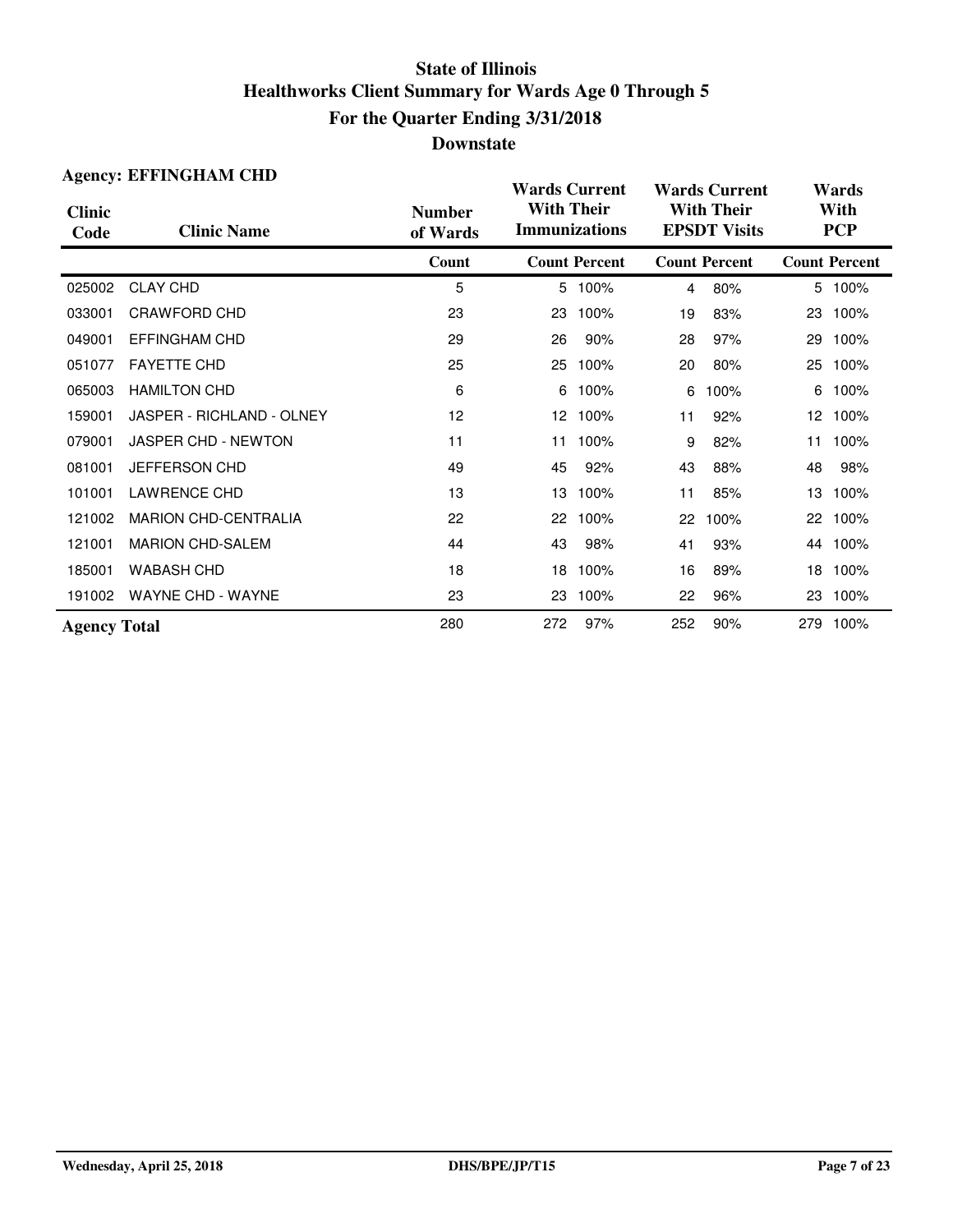#### **Wards Current With Their Immunizations Wards Current With Their EPSDT Visits Clinic Code Clinic Name Number of Wards Count Count Percent Count Percent Count Percent Agency: JACKSON CHD Wards With PCP** 165001 EGYPTIAN PUBLIC AND MENTAL HD 42 40 95% 41 98% 42 100% 199003 FRANKLIN/WILLIAMSON CHD - MARI 125 108 108 86% 111 89% 125 100% 077001 JACKSON CHD 38 36 95% 35 92% 38 100% 145002 PERRY CHD - PINCKNEYVILLE 14 100 11% 10 16 12 86% 14 100% **Agency Total** 219 194 89% 199 91% 219 100%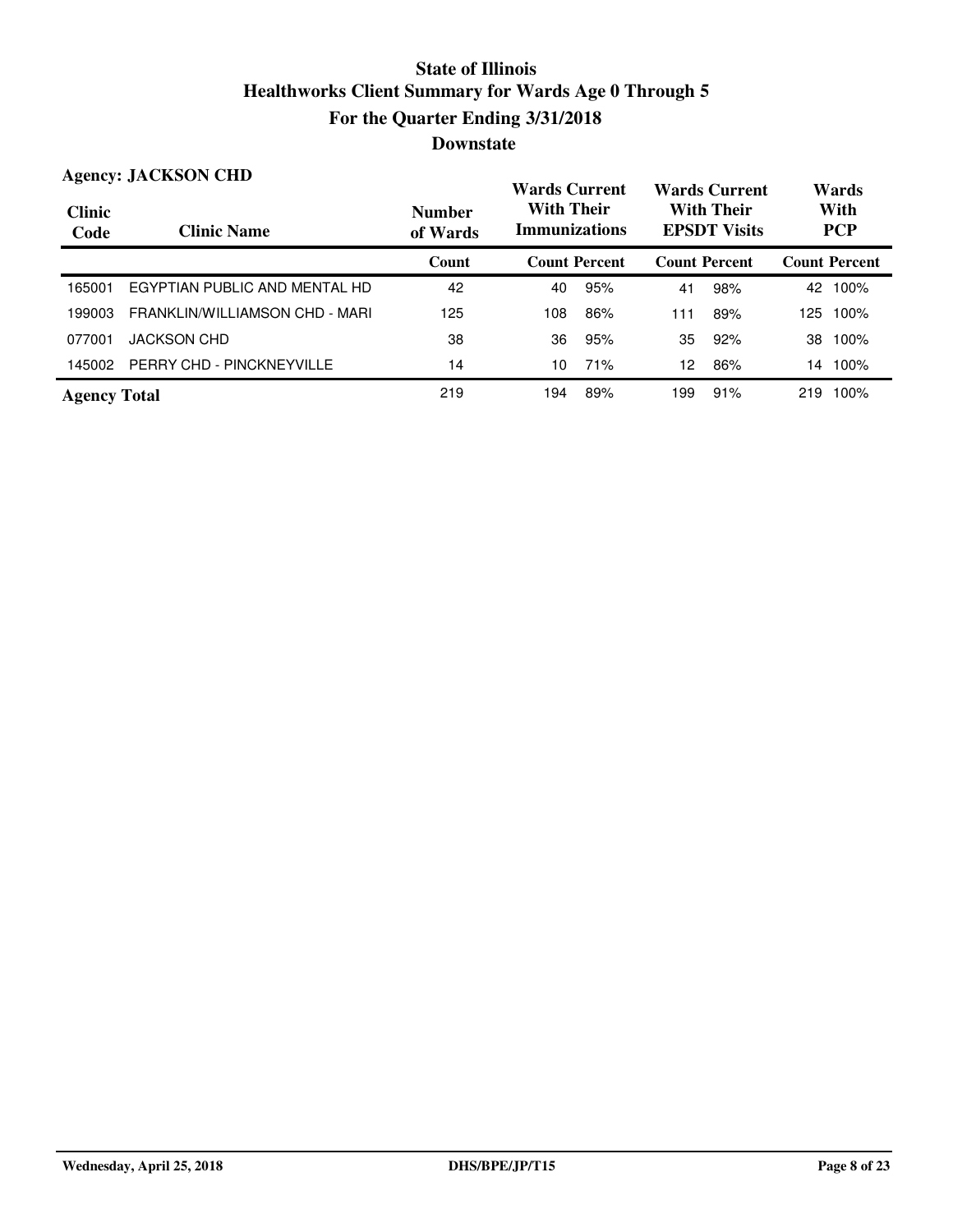| <b>Agency: KANKAKEE CHD-BRADLEY</b> |                    | <b>Wards Current</b>      |                                                                                       | <b>Wards Current</b> | Wards                |  |
|-------------------------------------|--------------------|---------------------------|---------------------------------------------------------------------------------------|----------------------|----------------------|--|
| <b>Clinic</b><br>Code               | <b>Clinic Name</b> | <b>Number</b><br>of Wards | <b>With Their</b><br><b>With Their</b><br><b>Immunizations</b><br><b>EPSDT Visits</b> |                      | With<br><b>PCP</b>   |  |
|                                     |                    |                           |                                                                                       |                      |                      |  |
|                                     |                    | Count                     | <b>Count Percent</b>                                                                  | <b>Count Percent</b> | <b>Count Percent</b> |  |
| 091008                              | KANKAKEE CHD       | 27                        | 93%<br>25                                                                             | 96%<br>26            | 100%<br>27           |  |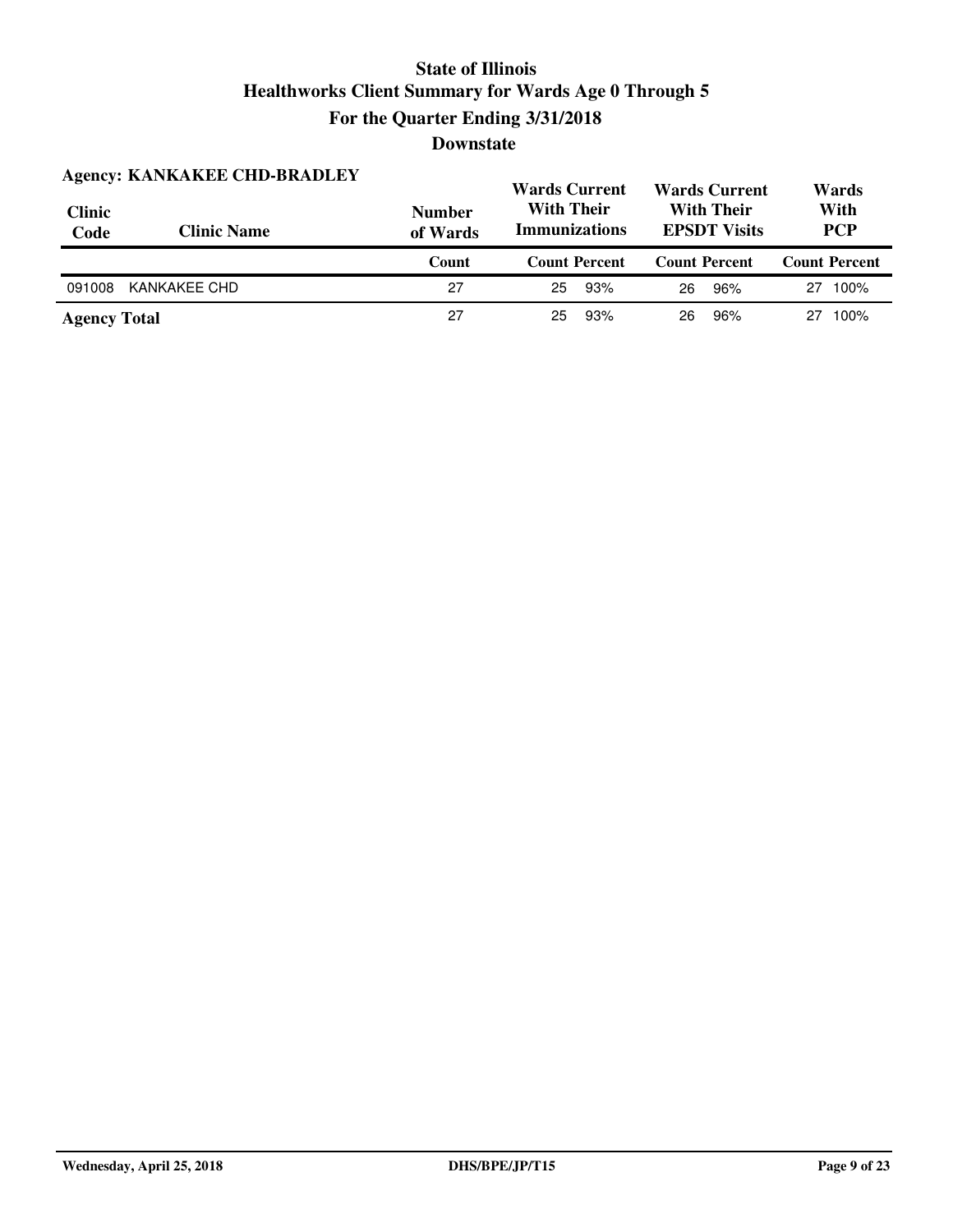| <b>Clinic</b><br>Code | <b>Agency: LAKE CHD</b><br><b>Clinic Name</b> | <b>Number</b><br>of Wards | <b>Wards Current</b><br><b>With Their</b><br><b>Immunizations</b> | <b>Wards Current</b><br><b>With Their</b><br><b>EPSDT Visits</b> | Wards<br>With<br><b>PCP</b> |  |
|-----------------------|-----------------------------------------------|---------------------------|-------------------------------------------------------------------|------------------------------------------------------------------|-----------------------------|--|
|                       |                                               | Count                     | <b>Count Percent</b>                                              | <b>Count Percent</b>                                             | <b>Count Percent</b>        |  |
| 097006                | LAKE CHD - GRAND                              | 128                       | 84%<br>108                                                        | 86%<br>110                                                       | 128 100%                    |  |
|                       |                                               |                           |                                                                   |                                                                  |                             |  |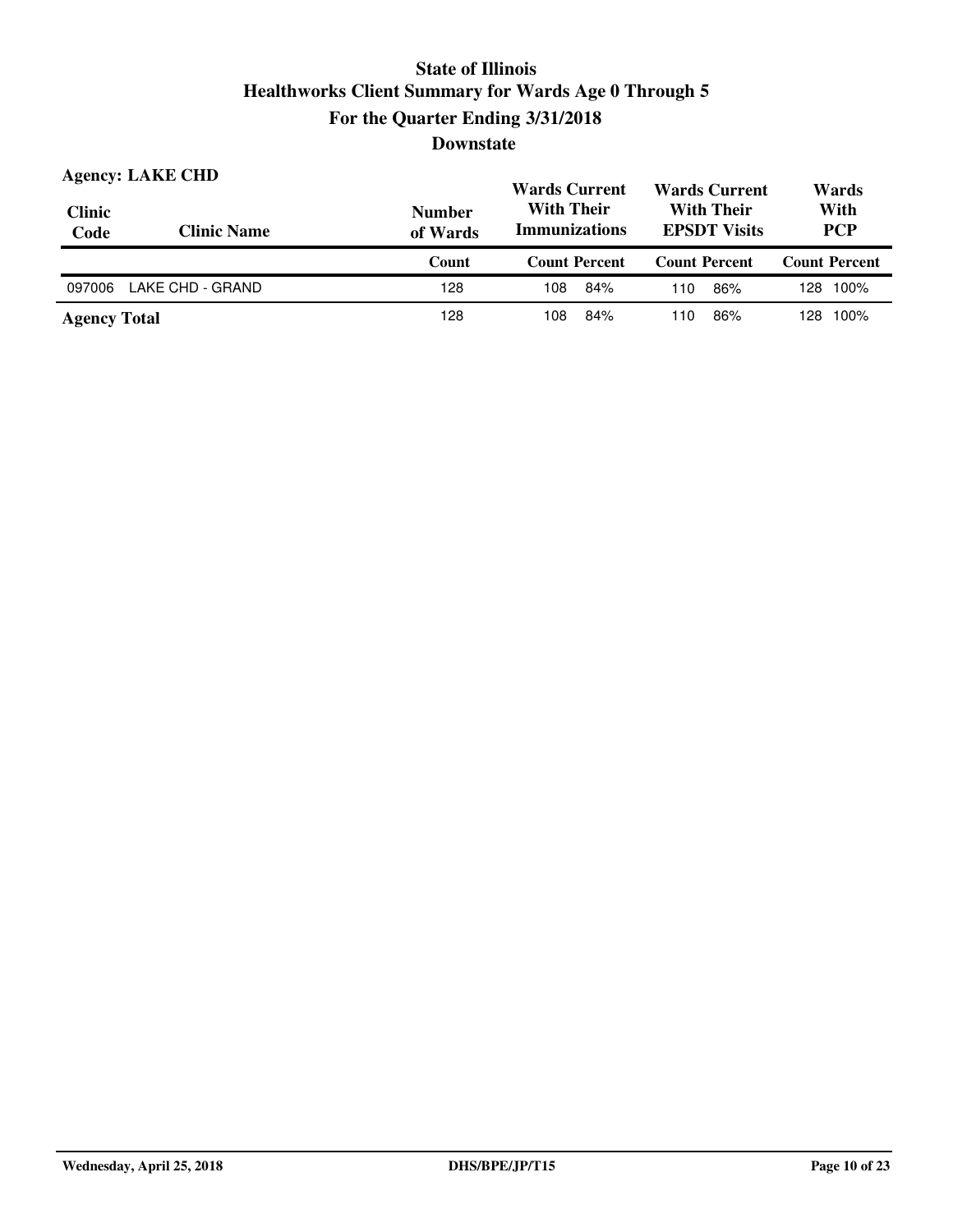| <b>Clinic</b><br>Code | <b>Agency: LASALLE CHD</b><br><b>Clinic Name</b> | <b>Number</b><br>of Wards | <b>Wards Current</b><br><b>With Their</b><br><b>Immunizations</b> | <b>Wards Current</b><br><b>With Their</b><br><b>EPSDT Visits</b> | Wards<br>With<br><b>PCP</b> |  |
|-----------------------|--------------------------------------------------|---------------------------|-------------------------------------------------------------------|------------------------------------------------------------------|-----------------------------|--|
|                       |                                                  |                           |                                                                   |                                                                  |                             |  |
|                       |                                                  | Count                     | <b>Count Percent</b>                                              | <b>Count Percent</b>                                             | <b>Count Percent</b>        |  |
| 099004                | LASALLE CHD                                      | 40                        | 100%<br>40                                                        | 40 100%                                                          | 100%<br>40                  |  |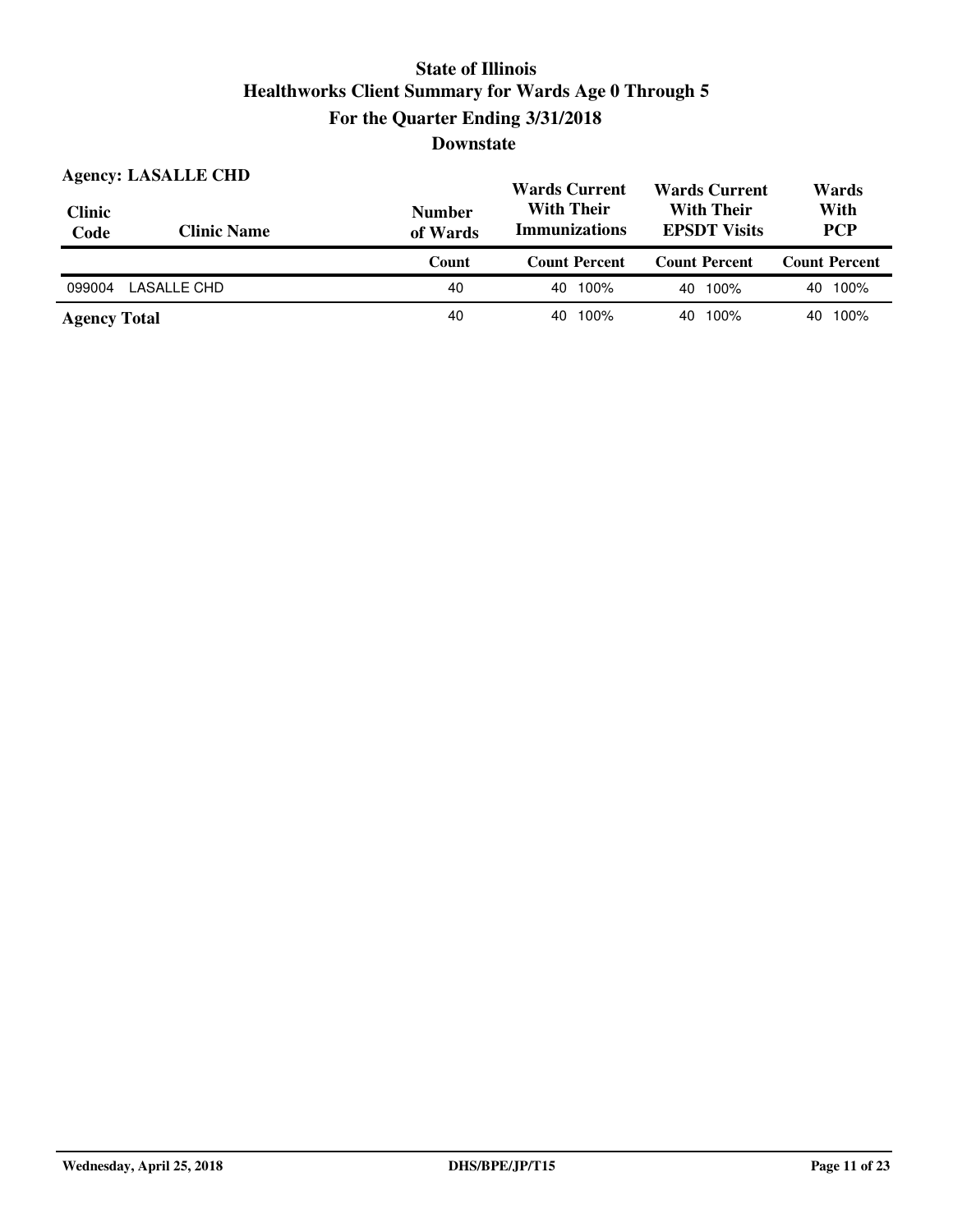|                       | <b>Agency: LOGAN CHD</b>    |                           | <b>Wards Current</b>                      |                      | <b>Wards Current</b>                     |                      | Wards              |                      |
|-----------------------|-----------------------------|---------------------------|-------------------------------------------|----------------------|------------------------------------------|----------------------|--------------------|----------------------|
| <b>Clinic</b><br>Code | <b>Clinic Name</b>          | <b>Number</b><br>of Wards | <b>With Their</b><br><b>Immunizations</b> |                      | <b>With Their</b><br><b>EPSDT Visits</b> |                      | With<br><b>PCP</b> |                      |
|                       |                             | Count                     |                                           | <b>Count Percent</b> |                                          | <b>Count Percent</b> |                    | <b>Count Percent</b> |
| 017002                | CASS CHD - BEARDSTOWN       | 13                        | 13                                        | 100%                 | 13                                       | 100%                 |                    | 13 100%              |
| 021077                | <b>CHRISTIAN CHD</b>        | 37                        | 34                                        | 92%                  | 30                                       | 81%                  | 37                 | 100%                 |
| 057006                | <b>FULTON CHD</b>           | 34                        | 30                                        | 88%                  | 28                                       | 82%                  | 33                 | 97%                  |
| 107002                | <b>LOGAN CHD</b>            | 37                        | 33                                        | 89%                  | 34                                       | 92%                  | 37                 | 100%                 |
| 125001                | <b>MASON CHD</b>            | 13                        | 12                                        | 92%                  | 13                                       | 100%                 | 13                 | 100%                 |
| 135001                | MONTGOMERY CHD              | 11                        | 10                                        | 91%                  | 10                                       | 91%                  | 11                 | 100%                 |
| 135003                | MONTGOMERY CHD - LITCHFIELD | 9                         | 9                                         | 100%                 | 9                                        | 100%                 | 9                  | 100%                 |
| 137077                | <b>MORGAN CHD</b>           | 38                        | 33                                        | 87%                  | 37                                       | 97%                  | 38                 | 100%                 |
| 167004                | <b>SANGAMON CHD</b>         | 174                       | 149                                       | 86%                  | 145                                      | 83%                  | 174                | 100%                 |
| 171001                | SCOTT CHD                   | 2                         | $\overline{2}$                            | 100%                 | $\mathbf{2}^{\circ}$                     | 100%                 |                    | 2 100%               |
| 179001                | <b>TAZEWELL CHD</b>         | 159                       | 143                                       | 90%                  | 131                                      | 82%                  |                    | 159 100%             |
| <b>Agency Total</b>   |                             | 527                       | 468                                       | 89%                  | 452                                      | 86%                  |                    | 526 100%             |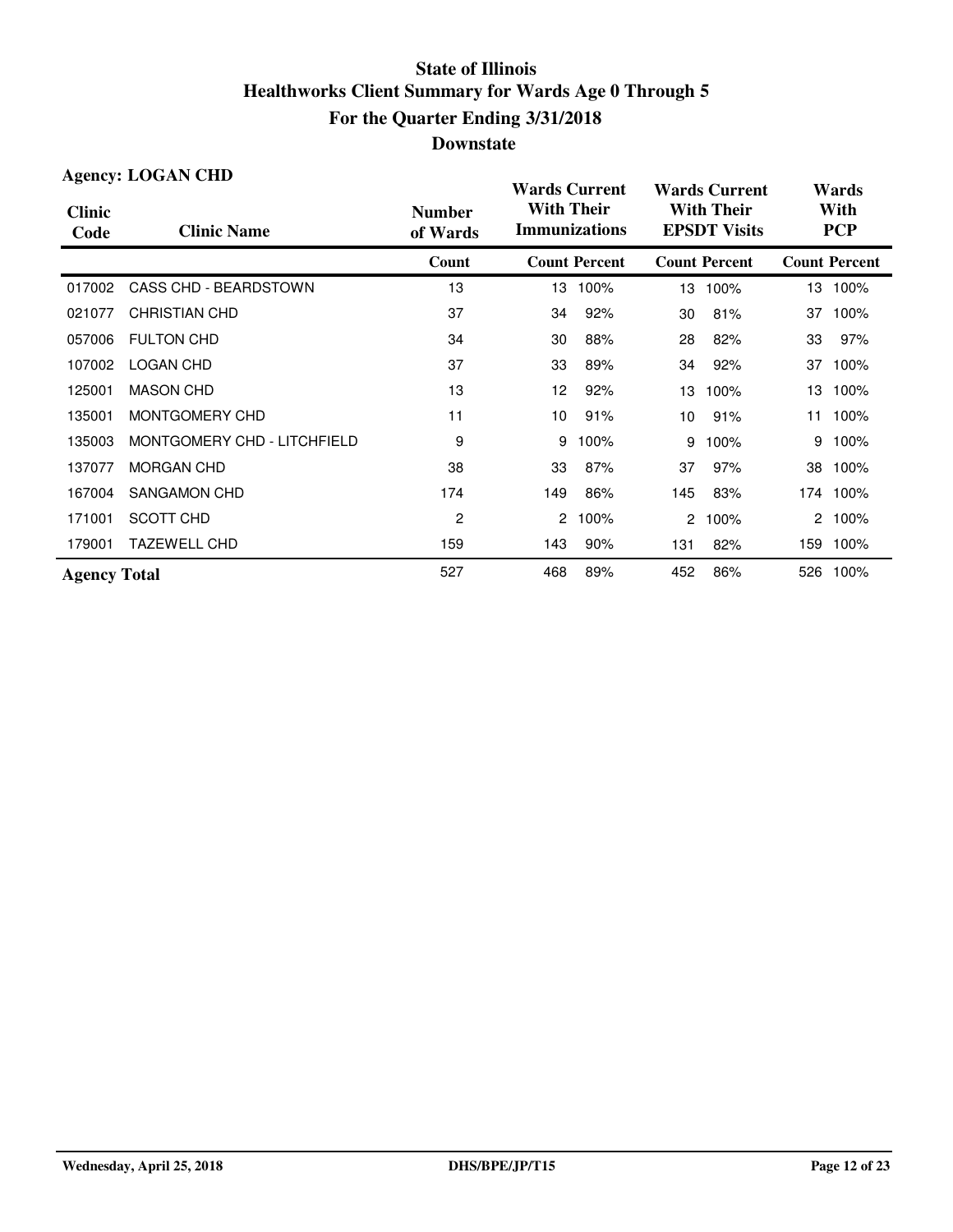| <b>Agency: MACON CHD</b> |                       |                           | <b>Wards Current</b>                      |                      | <b>Wards Current</b>                     |                      | Wards              |                      |
|--------------------------|-----------------------|---------------------------|-------------------------------------------|----------------------|------------------------------------------|----------------------|--------------------|----------------------|
| <b>Clinic</b><br>Code    | <b>Clinic Name</b>    | <b>Number</b><br>of Wards | <b>With Their</b><br><b>Immunizations</b> |                      | <b>With Their</b><br><b>EPSDT Visits</b> |                      | With<br><b>PCP</b> |                      |
|                          |                       | Count                     |                                           | <b>Count Percent</b> |                                          | <b>Count Percent</b> |                    | <b>Count Percent</b> |
| 023001                   | <b>CLARK CHD</b>      | 10                        | 9                                         | 90%                  | 9                                        | 90%                  |                    | 10 100%              |
| 029002                   | COLES CHD             | 23                        | 21                                        | 91%                  | 17                                       | 74%                  | 23                 | 100%                 |
| 035003                   | <b>CUMBERLAND CHD</b> | 4                         | 3                                         | 75%                  | 4                                        | 100%                 | 4                  | 100%                 |
| 041004                   | DOUGLAS CHD           | 16                        | 16                                        | 100%                 | 15                                       | 94%                  | 16                 | 100%                 |
| 045005                   | EDGAR CHD             | 9                         | 6                                         | 67%                  | 5                                        | 56%                  | 9                  | 100%                 |
| 115001                   | <b>MACON CHD</b>      | 126                       | 121                                       | 96%                  | 110                                      | 87%                  | 126                | 100%                 |
| 139002                   | <b>MOULTRIE CHD</b>   | 13                        | 13                                        | 100%                 | 10                                       | 77%                  | 13                 | 100%                 |
| 173001                   | SHELBY CHD            | 18                        | 18                                        | 100%                 | 18                                       | 100%                 | 18                 | 100%                 |
| <b>Agency Total</b>      |                       | 219                       | 207                                       | 95%                  | 188                                      | 86%                  | 219                | 100%                 |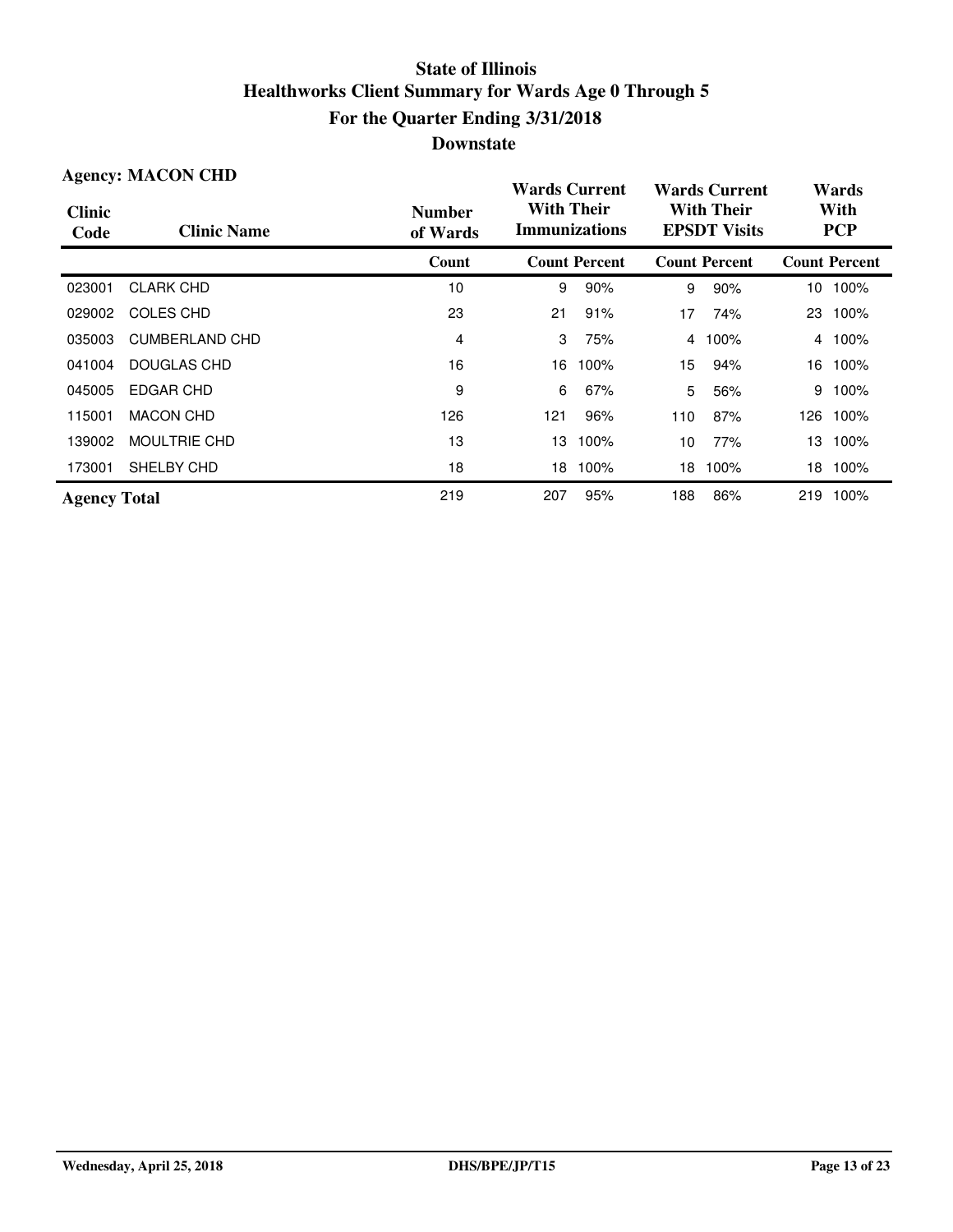| <b>Clinic</b><br>Code | <b>Agency: MCHENRY CHD</b><br><b>Clinic Name</b> | <b>Number</b><br>of Wards | <b>Wards Current</b><br><b>With Their</b><br><b>Immunizations</b> | <b>Wards Current</b><br><b>With Their</b><br><b>EPSDT Visits</b> | Wards<br>With<br><b>PCP</b> |
|-----------------------|--------------------------------------------------|---------------------------|-------------------------------------------------------------------|------------------------------------------------------------------|-----------------------------|
|                       |                                                  | Count                     | <b>Count Percent</b>                                              | <b>Count Percent</b>                                             | <b>Count Percent</b>        |
| 111002                | <b>MCHENRY CHD</b>                               | 68                        | 93%<br>63                                                         | 100%<br>68                                                       | 67<br>99%                   |
| <b>Agency Total</b>   |                                                  | 68                        | 93%<br>63                                                         | 100%<br>68                                                       | 99%<br>67                   |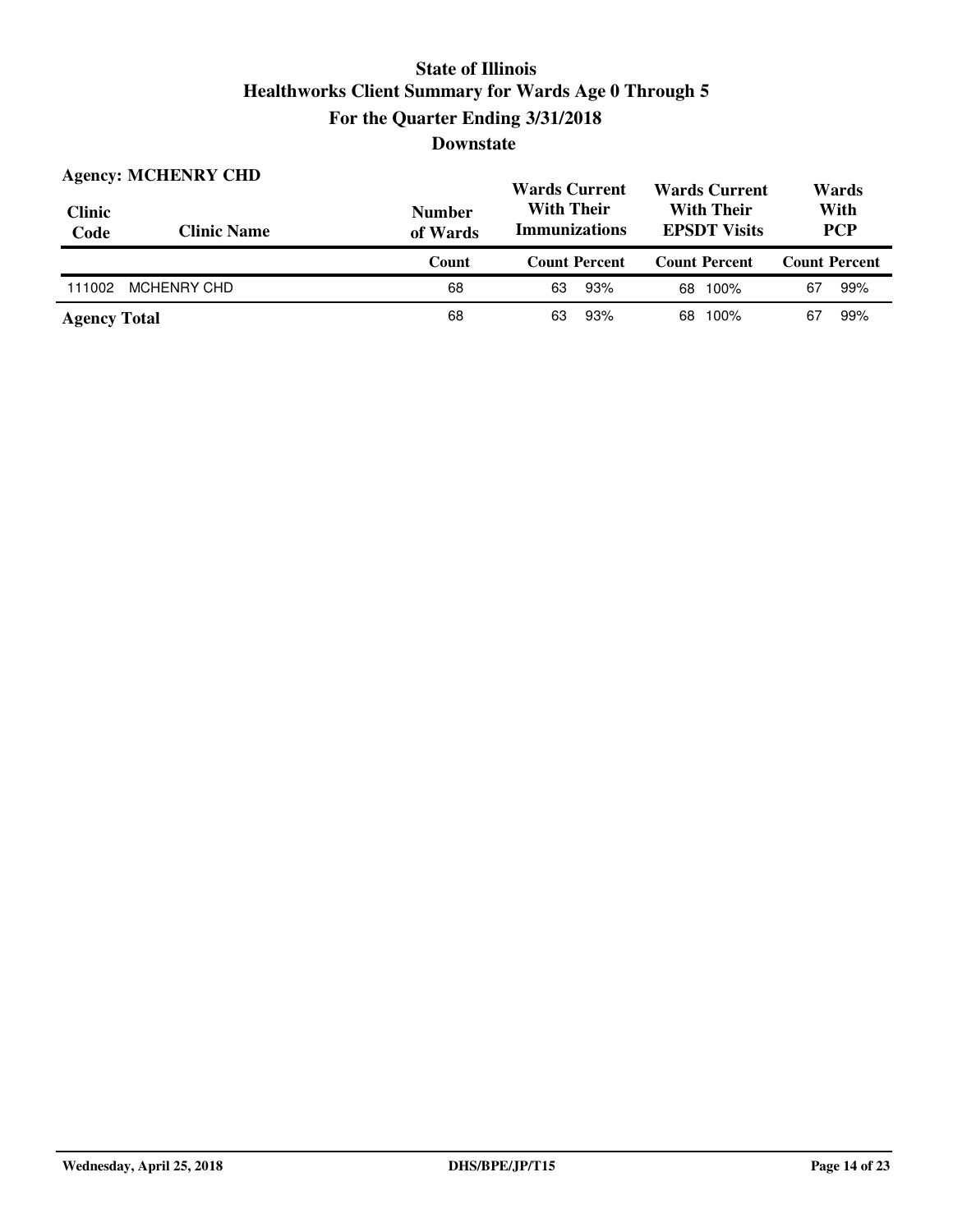|                       | <b>Agency: MCLEAN CHD</b>    |                           | <b>Wards Current</b>                      | <b>Wards Current</b>                     | Wards                |  |
|-----------------------|------------------------------|---------------------------|-------------------------------------------|------------------------------------------|----------------------|--|
| <b>Clinic</b><br>Code | <b>Clinic Name</b>           | <b>Number</b><br>of Wards | <b>With Their</b><br><b>Immunizations</b> | <b>With Their</b><br><b>EPSDT Visits</b> | With<br><b>PCP</b>   |  |
|                       |                              | Count                     | <b>Count Percent</b>                      | <b>Count Percent</b>                     | <b>Count Percent</b> |  |
| 147003                | DEWITT/PIATT BI CHD - PIATT  | 10                        | 100%<br>10                                | 80%<br>8                                 | 100%<br>10           |  |
| 039002                | DEWITT-PIATT BI CHD - DEWITT | 22                        | 95%<br>21                                 | 91%<br>20                                | 100%<br>22           |  |
| 105001                | LIVINGSTON CHD               | 18                        | 17<br>94%                                 | 17<br>94%                                | 100%<br>18           |  |
| 113001                | MCLEAN CHD                   | 102                       | 89%<br>91                                 | 84%<br>86                                | 98%<br>100           |  |
| <b>Agency Total</b>   |                              | 152                       | 91%<br>139                                | 86%<br>131                               | 99%<br>150           |  |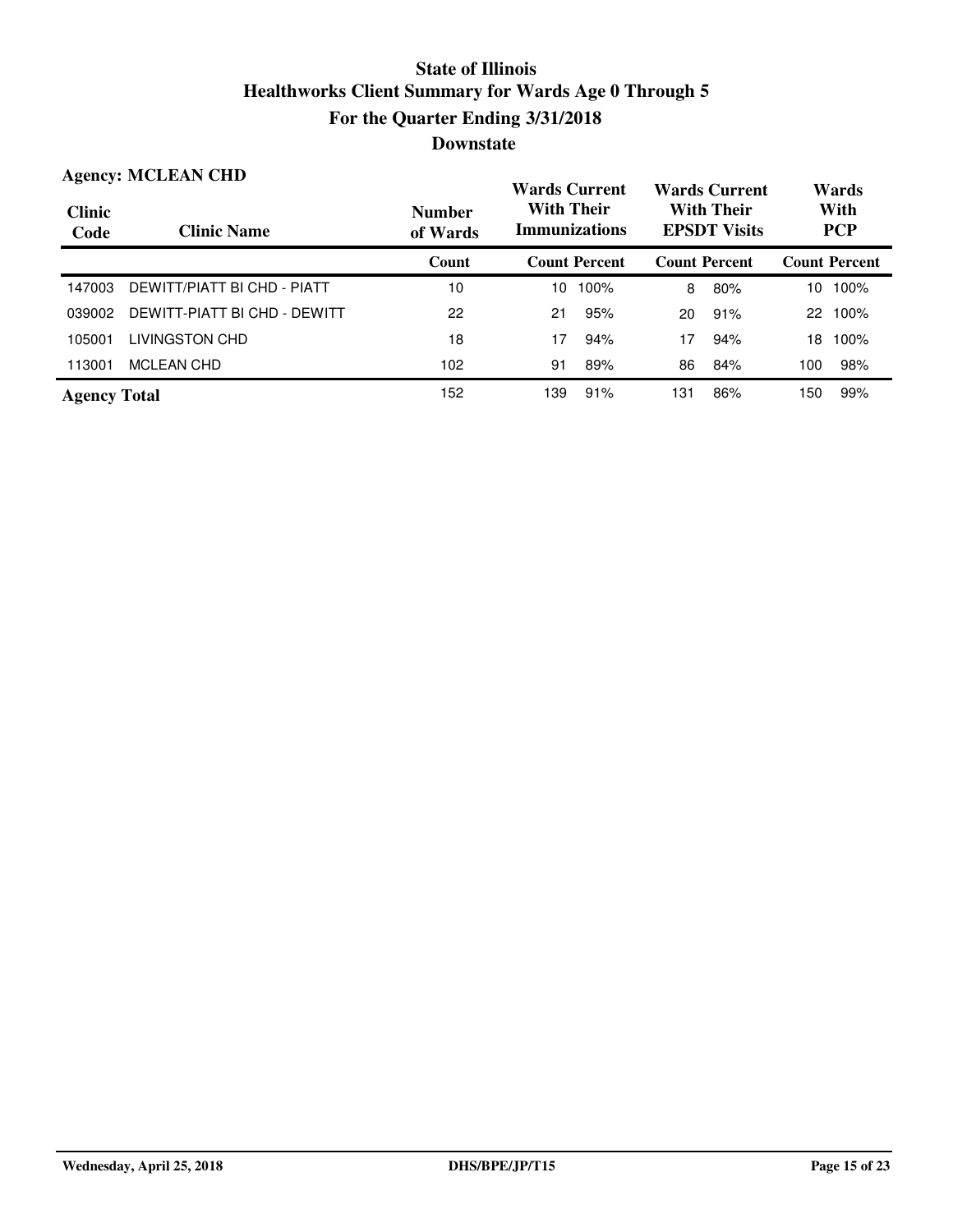| <b>Clinic</b><br>Code | <b>Agency: PEORIA CITY/CHD</b><br><b>Clinic Name</b> | <b>Number</b><br>of Wards |                      | <b>Wards Current</b><br><b>With Their</b><br><b>EPSDT Visits</b> | Wards<br>With<br><b>PCP</b> |  |
|-----------------------|------------------------------------------------------|---------------------------|----------------------|------------------------------------------------------------------|-----------------------------|--|
|                       |                                                      | Count                     | <b>Count Percent</b> | <b>Count Percent</b>                                             | <b>Count Percent</b>        |  |
| 057008                | <b>FULTON CHD - ASTORIA</b>                          |                           | 100%                 | 100%                                                             | 100%                        |  |
| <b>Agency Total</b>   |                                                      |                           | 100%                 | 100%                                                             | 100%                        |  |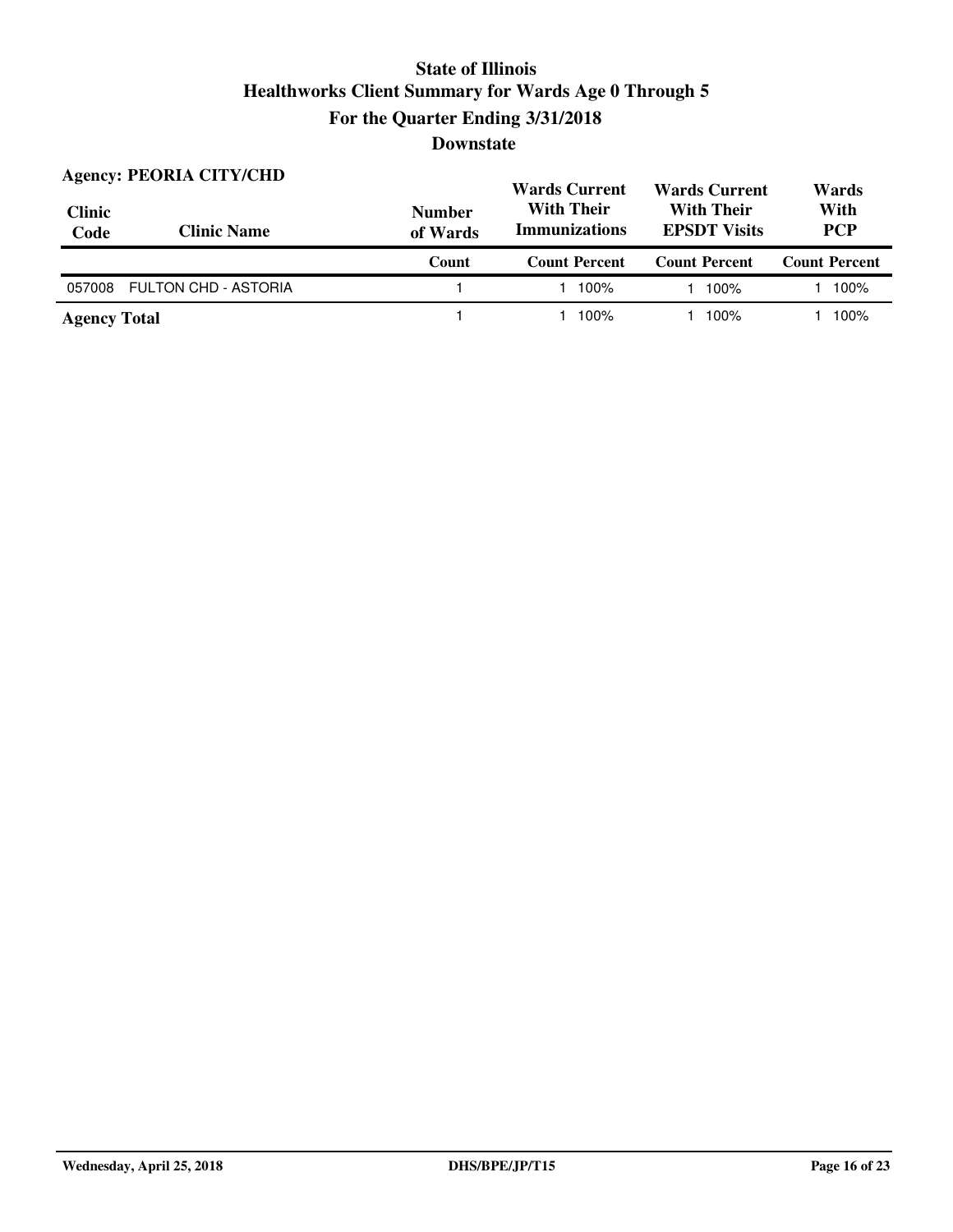| <b>Agency: ROCK ISLAND CHD</b> |                          |                           | <b>Wards Current</b>                      |                      | <b>Wards Current</b>                     |                      | Wards |                      |
|--------------------------------|--------------------------|---------------------------|-------------------------------------------|----------------------|------------------------------------------|----------------------|-------|----------------------|
| <b>Clinic</b><br>Code          | <b>Clinic Name</b>       | <b>Number</b><br>of Wards | <b>With Their</b><br><b>Immunizations</b> |                      | <b>With Their</b><br><b>EPSDT Visits</b> |                      |       | With<br><b>PCP</b>   |
|                                |                          | Count                     |                                           | <b>Count Percent</b> |                                          | <b>Count Percent</b> |       | <b>Count Percent</b> |
| 071004                         | <b>HENDERSON CHD</b>     | 3                         | $\overline{2}$                            | 67%                  | 3                                        | 100%                 |       | 3 100%               |
| 073002                         | <b>HENRY CHD</b>         | 24                        | 23                                        | 96%                  | 21                                       | 88%                  |       | 24 100%              |
| 095001                         | KNOX CHD                 | 39                        | 36                                        | 92%                  | 35                                       | 90%                  | 39    | 100%                 |
| 131003                         | <b>MERCER CHD</b>        | 18                        | 18                                        | 100%                 | 17                                       | 94%                  | 18    | 100%                 |
| 155077                         | PUTNAM CHD               |                           |                                           | 100%                 |                                          | 100%                 |       | 100%                 |
| 161001                         | ROCK ISLAND CHD          | 55                        | 49                                        | 89%                  | 50                                       | 91%                  | 55    | 100%                 |
| 161003                         | ROCK ISLAND CHD - MOLINE |                           |                                           | 100%                 |                                          | 100%                 |       | 100%                 |
| 187001                         | <b>WARREN CHD</b>        | 10                        | 9                                         | 90%                  | 10                                       | 100%                 | 10    | 100%                 |
| <b>Agency Total</b>            |                          | 151                       | 139                                       | 92%                  | 138                                      | 91%                  | 151   | 100%                 |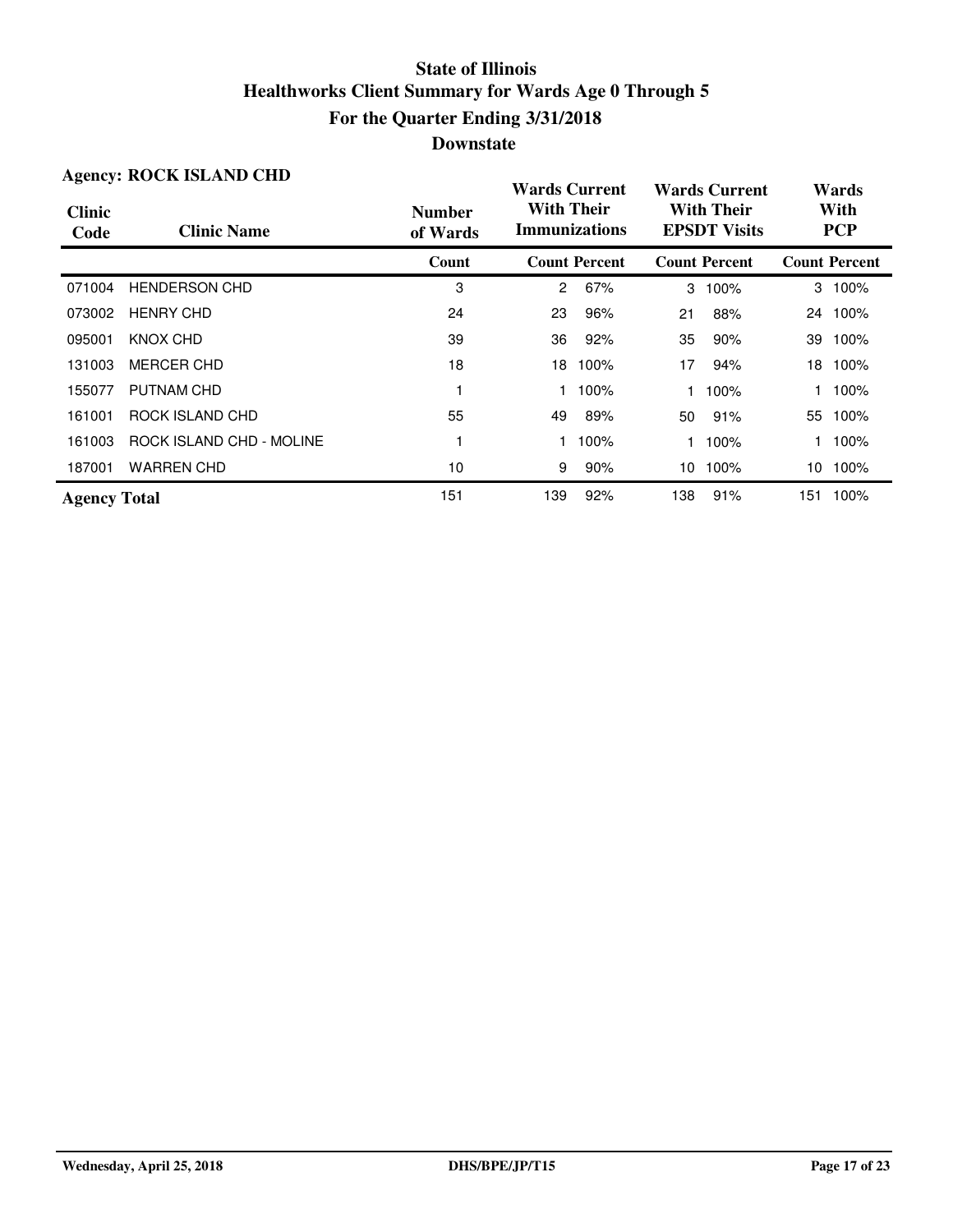| <b>Agency: SO ILL HEALTHCARE FOUND</b> |                               |                           | <b>Wards Current</b>                      |                      | <b>Wards Current</b>                     |                      | Wards |                      |
|----------------------------------------|-------------------------------|---------------------------|-------------------------------------------|----------------------|------------------------------------------|----------------------|-------|----------------------|
| <b>Clinic</b><br>Code                  | <b>Clinic Name</b>            | <b>Number</b><br>of Wards | <b>With Their</b><br><b>Immunizations</b> |                      | <b>With Their</b><br><b>EPSDT Visits</b> |                      |       | With<br><b>PCP</b>   |
|                                        |                               | Count                     |                                           | <b>Count Percent</b> |                                          | <b>Count Percent</b> |       | <b>Count Percent</b> |
| 005001                                 | <b>BOND CHD</b>               | 12                        | 11                                        | 92%                  | 12 <sup>2</sup>                          | 100%                 |       | 12 100%              |
| 027005                                 | <b>CLINTON CHD</b>            | 9                         | 8                                         | 89%                  | 5                                        | 56%                  | 9     | 100%                 |
| 119002                                 | COORD YTH SERV - GRANITE CITY | 105                       | 87                                        | 83%                  | 82                                       | 78%                  | 105   | 100%                 |
| 119001                                 | COORD YTH SERV - WOOD RIVER   | 116                       | 105                                       | 91%                  | 102                                      | 88%                  | 116   | 100%                 |
| 163001                                 | <b>EAST SIDE HD</b>           | 34                        | 31                                        | 91%                  | 33                                       | 97%                  | 34    | 100%                 |
| 163002                                 | EAST SIDE HD - CAHOKIA        | 2                         | 2                                         | 100%                 | $\Omega$                                 | $0\%$                |       | 50%                  |
| 133001                                 | <b>MONROE CHD</b>             | 15                        | 13                                        | 87%                  | 9                                        | 60%                  | 15    | 100%                 |
| 157001                                 | RANDOLPH CHD                  | 13                        | 12                                        | 92%                  | 11                                       | 85%                  | 13.   | 100%                 |
| 163051                                 | ST CLAIR CHD                  | 149                       | 135                                       | 91%                  | 123                                      | 83%                  | 149   | 100%                 |
| 189008                                 | <b>WASHINGTON CHD</b>         | 6                         | 5                                         | 83%                  | 4                                        | 67%                  | 6     | 100%                 |
| <b>Agency Total</b>                    |                               | 461                       | 409                                       | 89%                  | 381                                      | 83%                  | 460   | 100%                 |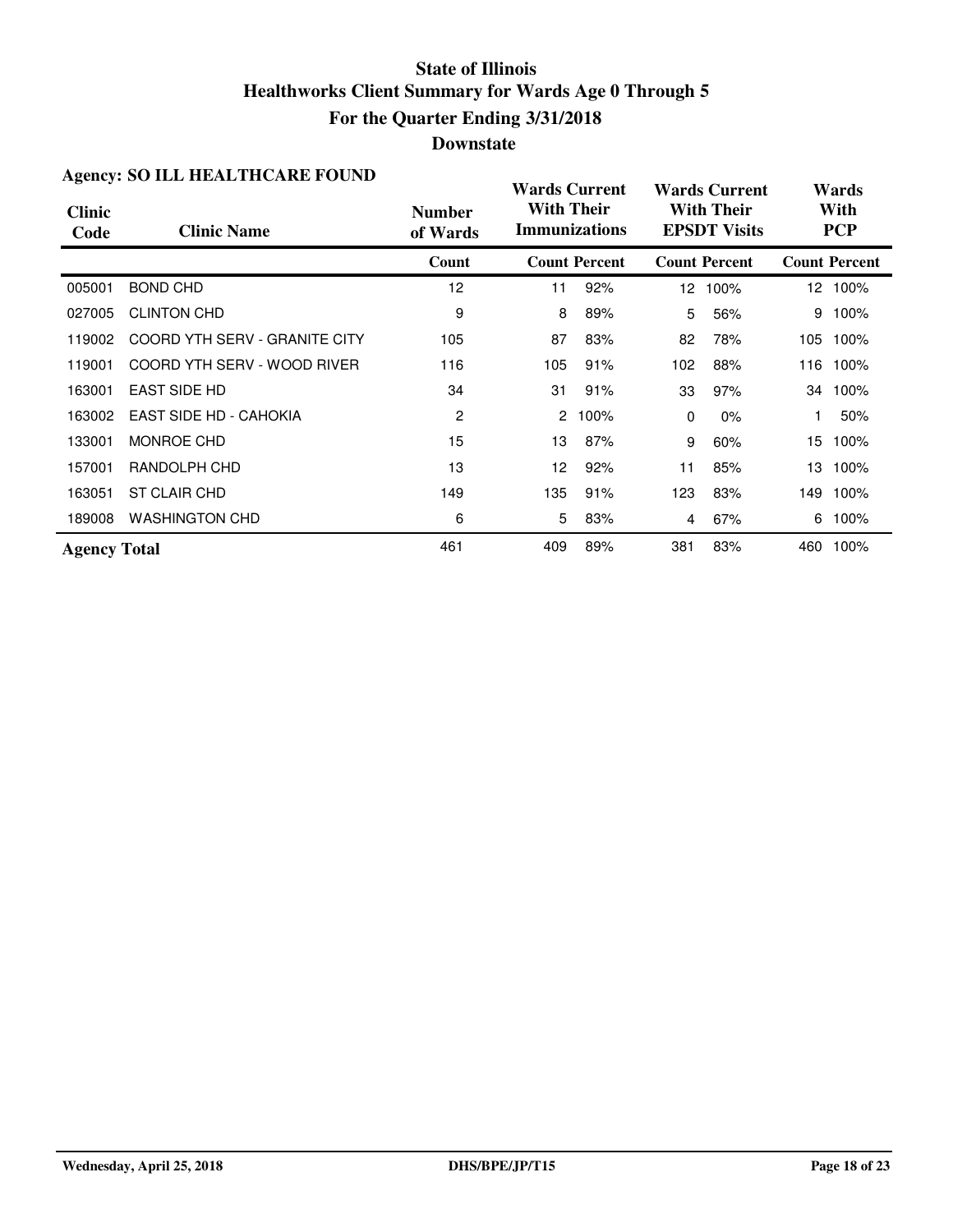| <b>Clinic</b><br>Code | <b>Agency: SOUTHERN SEVEN HD</b><br><b>Clinic Name</b> | <b>Number</b><br>of Wards | <b>Wards Current</b><br><b>With Their</b><br><b>Immunizations</b> | <b>Wards Current</b><br><b>With Their</b><br><b>EPSDT Visits</b> | Wards<br>With<br><b>PCP</b> |
|-----------------------|--------------------------------------------------------|---------------------------|-------------------------------------------------------------------|------------------------------------------------------------------|-----------------------------|
|                       |                                                        | Count                     | <b>Count Percent</b>                                              | <b>Count Percent</b>                                             | <b>Count Percent</b>        |
| 069002                | SOUTHERN 7 CHD - HARDIN                                |                           | 100%                                                              | $0\%$<br>0                                                       | 100%                        |
| 153001                | SOUTHERN 7 CHD - PULASKI                               | 61                        | -89%<br>54                                                        | 89%<br>54                                                        | 100%<br>61                  |
| <b>Agency Total</b>   |                                                        | 62                        | 89%<br>55                                                         | 87%<br>54                                                        | 100%<br>62                  |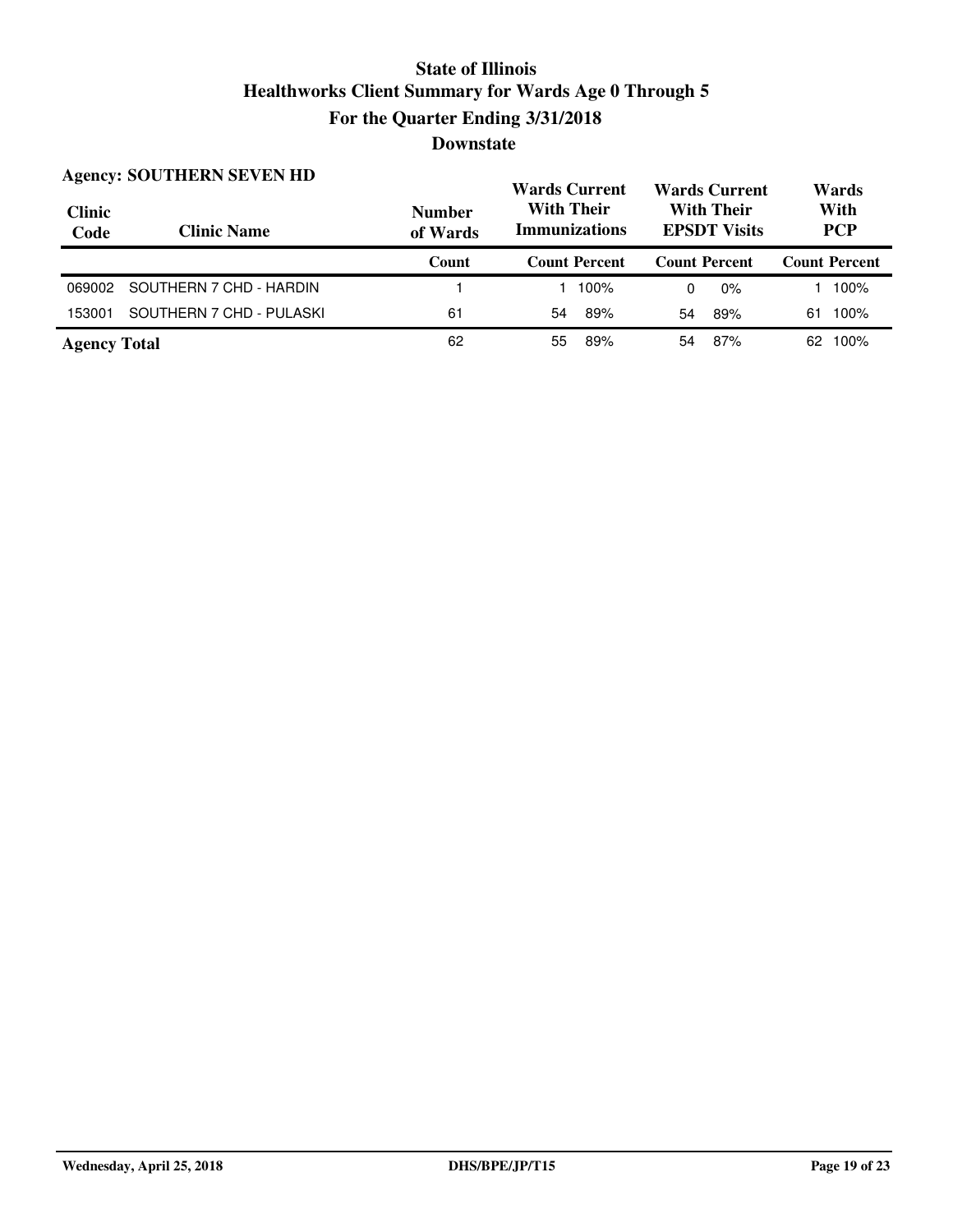| <b>Agency: TASC</b>   |                    |                           | <b>Wards Current</b>                      | <b>Wards Current</b>                     | Wards                |
|-----------------------|--------------------|---------------------------|-------------------------------------------|------------------------------------------|----------------------|
| <b>Clinic</b><br>Code | <b>Clinic Name</b> | <b>Number</b><br>of Wards | <b>With Their</b><br><b>Immunizations</b> | <b>With Their</b><br><b>EPSDT Visits</b> | With<br><b>PCP</b>   |
|                       |                    | Count                     | <b>Count Percent</b>                      | <b>Count Percent</b>                     | <b>Count Percent</b> |
| 123002                | MARSHALL CHD       | 3                         | $3 \t100\%$                               | 100%<br>3                                | 100%<br>3            |
| 143010                | TASC               | 265                       | 83%<br>220                                | 65%<br>171                               | 100%<br>265          |
| <b>Agency Total</b>   |                    | 268                       | 83%<br>223                                | 65%<br>174                               | 100%<br>268          |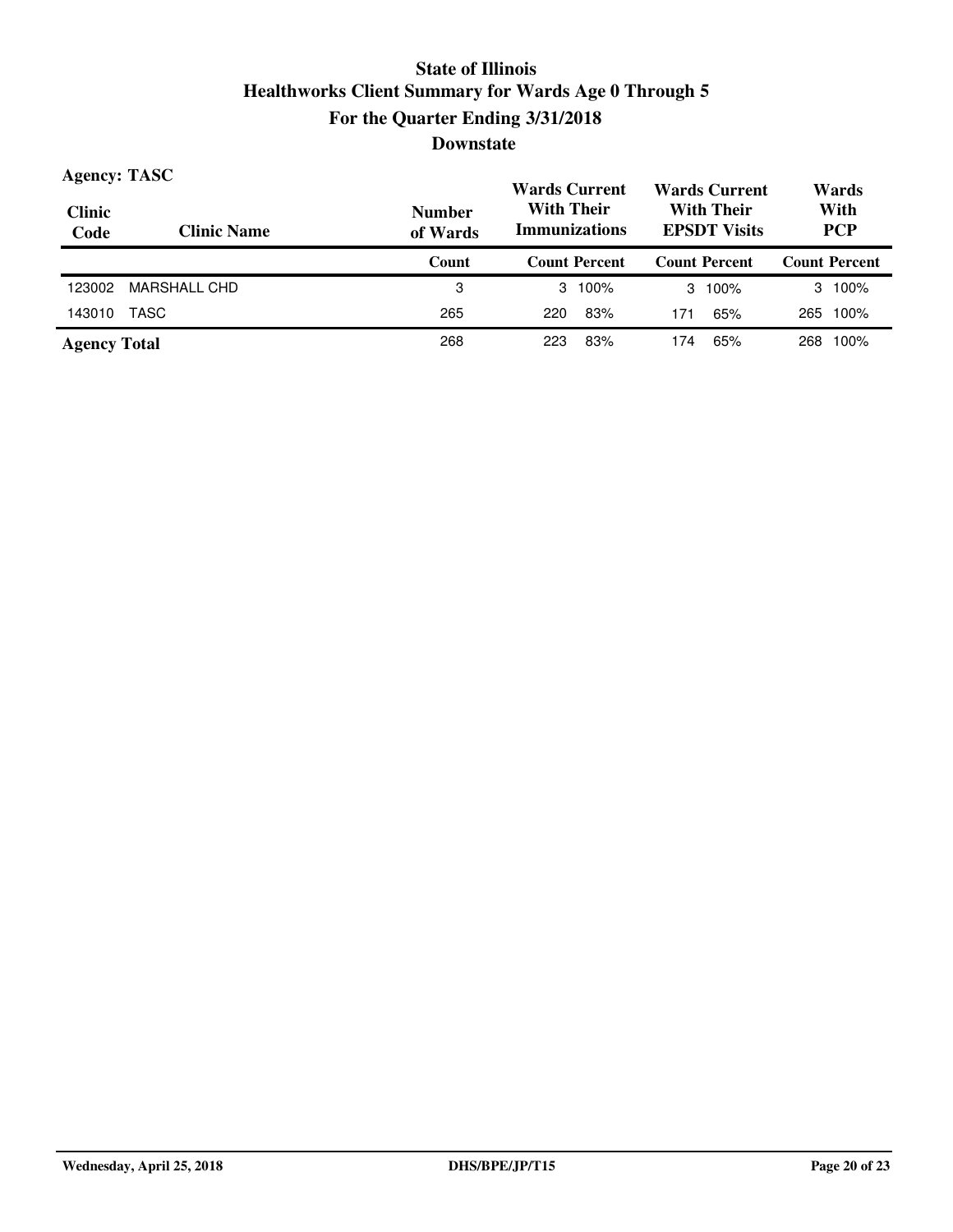| <b>Agency: WILL CHD</b> |                    |                           | <b>Wards Current</b>                      | <b>Wards Current</b>                     | Wards                |  |
|-------------------------|--------------------|---------------------------|-------------------------------------------|------------------------------------------|----------------------|--|
| <b>Clinic</b><br>Code   | <b>Clinic Name</b> | <b>Number</b><br>of Wards | <b>With Their</b><br><b>Immunizations</b> | <b>With Their</b><br><b>EPSDT Visits</b> | With<br><b>PCP</b>   |  |
|                         |                    | Count                     | <b>Count Percent</b>                      | <b>Count Percent</b>                     | <b>Count Percent</b> |  |
| 063001                  | <b>GRUNDY CHD</b>  | 10                        | 9<br>90%                                  | 100%<br>10                               | 100%<br>10           |  |
| 197001                  | WILL CHD           | 188                       | 88%<br>166                                | 96%<br>181                               | 100%<br>188          |  |
| <b>Agency Total</b>     |                    | 198                       | 88%<br>175                                | 96%<br>191                               | 100%<br>198          |  |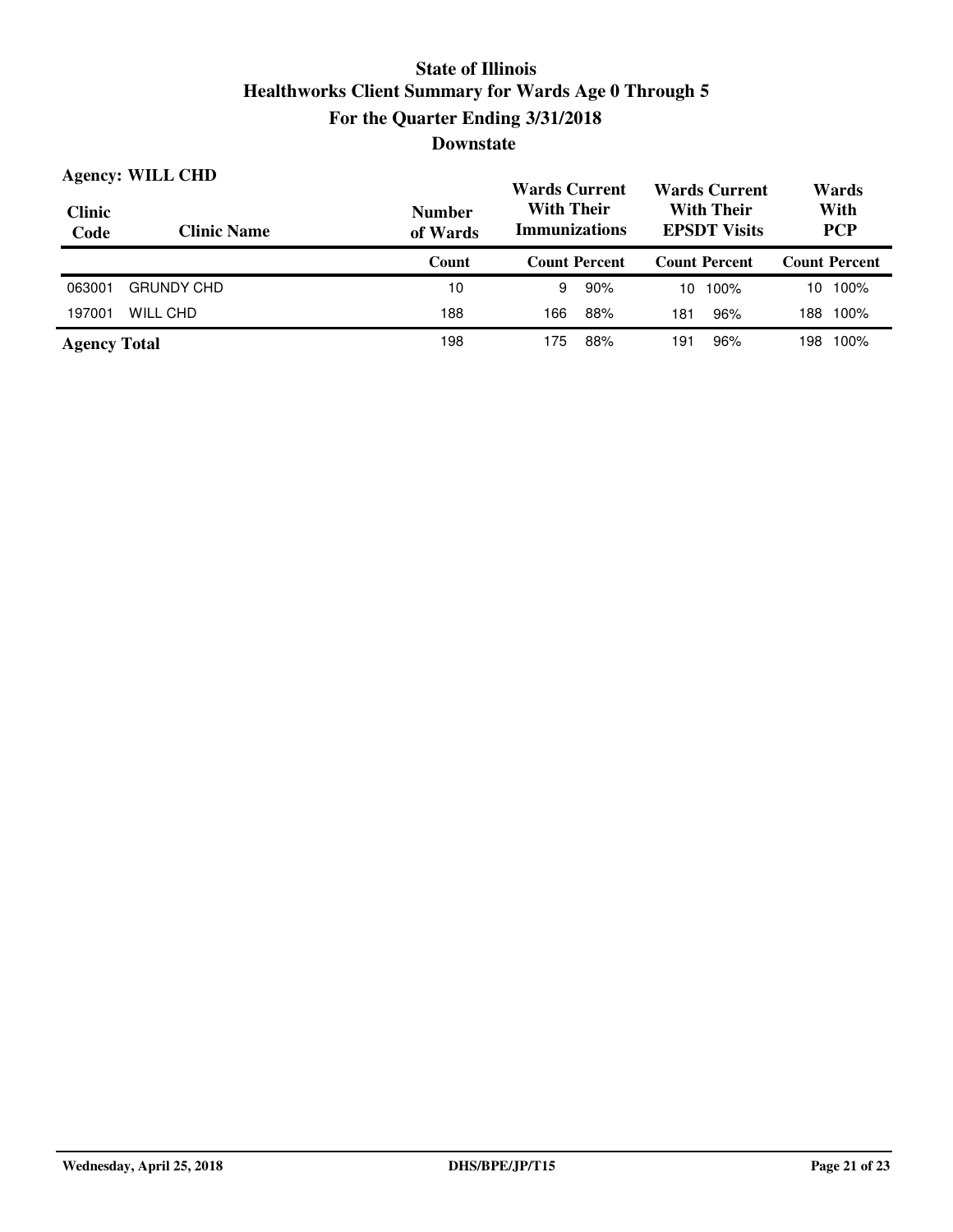| <b>Agency: WINNEBAGO CHD</b> |                      |                           | <b>Wards Current</b>                      |                      | <b>Wards Current</b>                     |                      | Wards |                      |
|------------------------------|----------------------|---------------------------|-------------------------------------------|----------------------|------------------------------------------|----------------------|-------|----------------------|
| <b>Clinic</b><br>Code        | <b>Clinic Name</b>   | <b>Number</b><br>of Wards | <b>With Their</b><br><b>Immunizations</b> |                      | <b>With Their</b><br><b>EPSDT</b> Visits |                      |       | With<br><b>PCP</b>   |
|                              |                      | Count                     |                                           | <b>Count Percent</b> |                                          | <b>Count Percent</b> |       | <b>Count Percent</b> |
| 007001                       | <b>BOONE CHD</b>     | 12                        | 10                                        | 83%                  |                                          | 12 100%              |       | 12 100%              |
| 015002                       | <b>CARROLL CHD</b>   | 3                         | 3                                         | 100%                 | $\overline{2}$                           | 67%                  | 3     | 100%                 |
| 037001                       | DEKALB CHD           | 55                        | 54                                        | 98%                  | 48                                       | 87%                  | 55    | 100%                 |
| 103077                       | LEE CHD              | 14                        | 13                                        | 93%                  | 14                                       | 100%                 | 14    | 100%                 |
| 141002                       | OGLE CHD - OREGON    | 21                        | 21                                        | 100%                 | 20                                       | 95%                  | 21    | 100%                 |
| 177001                       | STEPHENSON CHD       | 32                        | 31                                        | 97%                  | 32                                       | 100%                 | 32    | 100%                 |
| 195001                       | <b>WHITESIDE CHD</b> | 36                        | 31                                        | 86%                  | 32                                       | 89%                  | 36    | 100%                 |
| 201001                       | <b>WINNEBAGO CHD</b> | 196                       | 174                                       | 89%                  | 140                                      | 71%                  | 180   | 92%                  |
| <b>Agency Total</b>          |                      | 369                       | 337                                       | 91%                  | 300                                      | 81%                  | 353   | 96%                  |